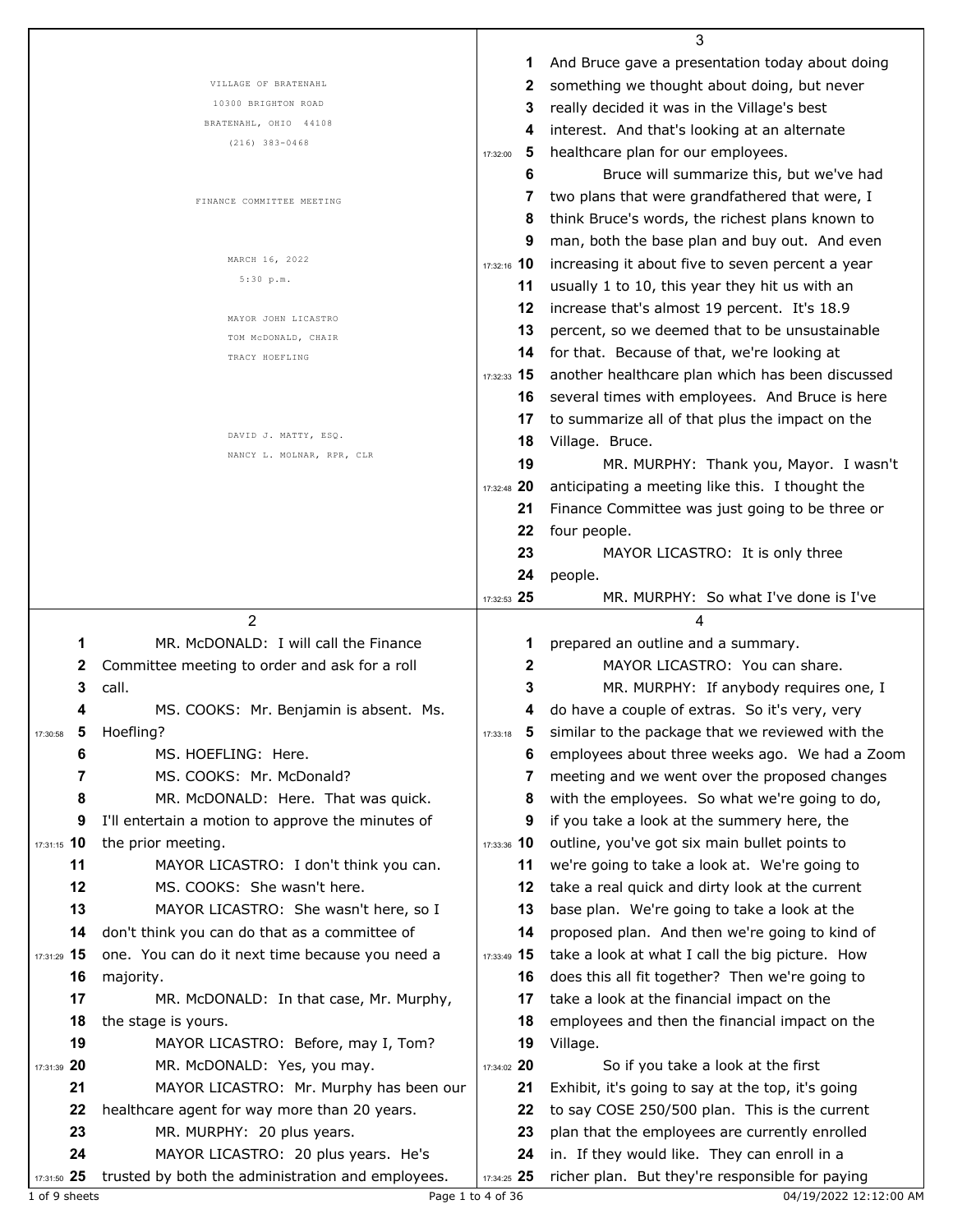|               | 5                                                                                                |                   | 7                                                                                                     |
|---------------|--------------------------------------------------------------------------------------------------|-------------------|-------------------------------------------------------------------------------------------------------|
| 1             | the difference. So if you take a look at the                                                     | 1                 | 100 percent without having to satisfy the                                                             |
| 2             | current plan, we're going to assume just for the                                                 | 2                 | deductible. So you're well-woman care, your                                                           |
| 3             | sake of conversation that everybody has single                                                   | 3                 | childcare, all your preventative immunizations                                                        |
| 4             | coverage, that everybody is enrolled in single                                                   | 4                 | and inoculations are covered at 100 percent.                                                          |
| 5<br>17:34:41 | coverage. Those employees would have you take a                                                  | 5<br>17:37:56     | Any questions up to this point from                                                                   |
| 6             | look at the top line, they have a \$250                                                          | 6                 | either the Finance Committee or any of the                                                            |
| 7             | deductible. After they pay the \$250 deductible,                                                 | 7                 | observers?                                                                                            |
| 8             | it goes into cost share in their co-insurance                                                    | 8                 | MAYOR LICASTRO: Continue.                                                                             |
| 9             | where the employee is responsible for 20 percent                                                 | 9                 | MR. MURPHY: So here is the big picture,                                                               |
| 17:34:59 10   | of the cost, the Medical Mutual picks up the                                                     | 17:38:10 10       | that's exactly what I said on here, the big                                                           |
| 11            | other 80 percent until the employee has paid an                                                  | 11                | picture. So the big picture is we're going to                                                         |
| 12            | additional \$1,250 out of their pocket. Worst                                                    | 12                | increase the deductible from \$6,500 from 250 to                                                      |
| 13            | case scenario, an employee is responsible for                                                    | 13                | \$6,550 single and from 500 to 13,500 -- 13,100                                                       |
| 14            | \$1,500 on a calendar year basis.                                                                | 14                | for family.                                                                                           |
| 17:35:19 15   | Now, what this doesn't really show is a                                                          | 17:38:29 15       | As we just said, increasing the                                                                       |
| 16            | deductible in color charts is that there are a                                                   | 16                | deductible generates huge savings. And so the                                                         |
| 17            | lot of items that aren't subject to the                                                          | 17                | Village is not going to tell the employee you're                                                      |
| 18            | deductible. The employees have a \$15 office                                                     | 18                | now responsible for this huge step in deductible                                                      |
| 19            | visit co-pay, \$25 -- \$35 Urgent Care and all the                                               | 19                | from 250 to 5,550, we're going to use a lot of                                                        |
| 17:35:41 20   | diagnostic X-ray and lab is covered at 100                                                       | 17:38:49 20       | the cost savings to pay a large portion of the                                                        |
| 21            | percent, other than your major, so diagnostics,                                                  | 21                | employee's deductible. It's called a health                                                           |
| 22            | so it's a very, very rich plan.                                                                  | 22                | reimbursement arrangement or health reimbursement                                                     |
| 23            | The plan, though, is, as the Mayor said,                                                         | 23                | agreement.                                                                                            |
| 24            | it is completely and totally unsustainable. It's                                                 | 24                | So when we take a look at the                                                                         |
| 17:36:03 25   | a grandfathered plan. There are no -- it's a<br>Molnar Reporting Services, LLC<br>(440) 340-6161 | 17:39:01 25       | restructured benefits in a minute, the benefits<br>Molnar Reporting Services, LLC<br>$(440)$ 340-6161 |
|               |                                                                                                  |                   |                                                                                                       |
| 1             | grandfathered plan that can no longer be offered                                                 | 1                 | are not being reduced, they're just being                                                             |
| 2             | to new groups. So what happens is we're in a                                                     | 2                 | restructured on how the deductible and the costs                                                      |
| 3             | diminishing pool. The healthy groups are leaving                                                 | 3                 | are shared. Employees will continue to                                                                |
| 4             | and we're in a group that is going to probably                                                   | 4                 | contribute 15 percent of the cost, but now the                                                        |
| 5             | experience similar kind of rate increases down                                                   | 17:39:15          | 5 cost doesn't include just the premium, it's the                                                     |
| 6             | the road if we remain in the same pool.                                                          | 6                 | premium plus a share of the actual claims that                                                        |
| 7             | So what we are considering, you go to                                                            | 7                 | are going to be incurred.                                                                             |
| 8             | the second one, the second Exhibit here, it says                                                 | 8                 | And it's not guaranteed, but we believe                                                               |
| 9             | has 6,550. 6,550. The plan is incredibly simple                                                  | 9                 | that it's going to create a more stable platform                                                      |
| 17:36:44 10   | in its design. There is a \$6,550 deductible for                                                 | 17:39:32 10       | going forward. We're going to be in a pool now                                                        |
| 11            | single employees and a \$13,000, \$13,100                                                        | 11                | that's going to be growing that new companies are                                                     |
| 12            | deductible for employees who are covered,                                                        | 12                | joining, new municipalities are joining, so we're                                                     |
| 13            | dependents, whether it's one child or employee's                                                 | 13                | going to have a more vibrant pool that's going to                                                     |
| 14            | spouse and five children. So it's very, very                                                     | 14                | hopefully provide for more stability and more                                                         |
| 17:37:12 15   | simple. Once you hit that deductible, everything                                                 | 17:39:47 15       | predictable rate adjustments in the future.                                                           |
| 16            | is covered at 100 percent. Okay. Very, very                                                      | 16                | Now, there's an example here of how the                                                               |
| 17            | simple.                                                                                          | 17                | cost sharing is going to occur as far as the                                                          |
| 18            | Just like your car insurance or your                                                             | 18                | deductible goes. The employee will still be                                                           |
| 19            | homeowner's insurance, when you increase your                                                    | 19                | responsible just like right now for the first                                                         |
| 17:37:23 20   | deductible from 2,500 to \$6,500, you're going to                                                | 17:40:08 20       | \$250 of expenses. So if you go to the doctor and                                                     |
| 21            | generate huge, huge savings. We're going to take                                                 | 21                | it's \$100 for your office visit, you're going to                                                     |
| 22            | a look at the savings that it generates in a                                                     | 22                | -- the employee is going to be responsible for                                                        |
| 23<br>24      | couple of minutes, but the savings are huge.                                                     | 23<br>24          | that \$100. If they go and they incur \$150 in                                                        |
| 17:37:39 25   | Now, there are a couple of items. All your<br>preventive care is still going to be covered at    | 17:40:24 25       | prescription drugs, they're going to be on the<br>hook for that \$150 in drugs and then they have     |
|               | Molnar Reporting Services, LLC<br>(440) 340-6161                                                 |                   | Molnar Reporting Services, LLC<br>(440) 340-6161                                                      |
|               | 04/19/2022 12:12:00 AM                                                                           | Page 5 to 8 of 36 | 2 of 9 sheets                                                                                         |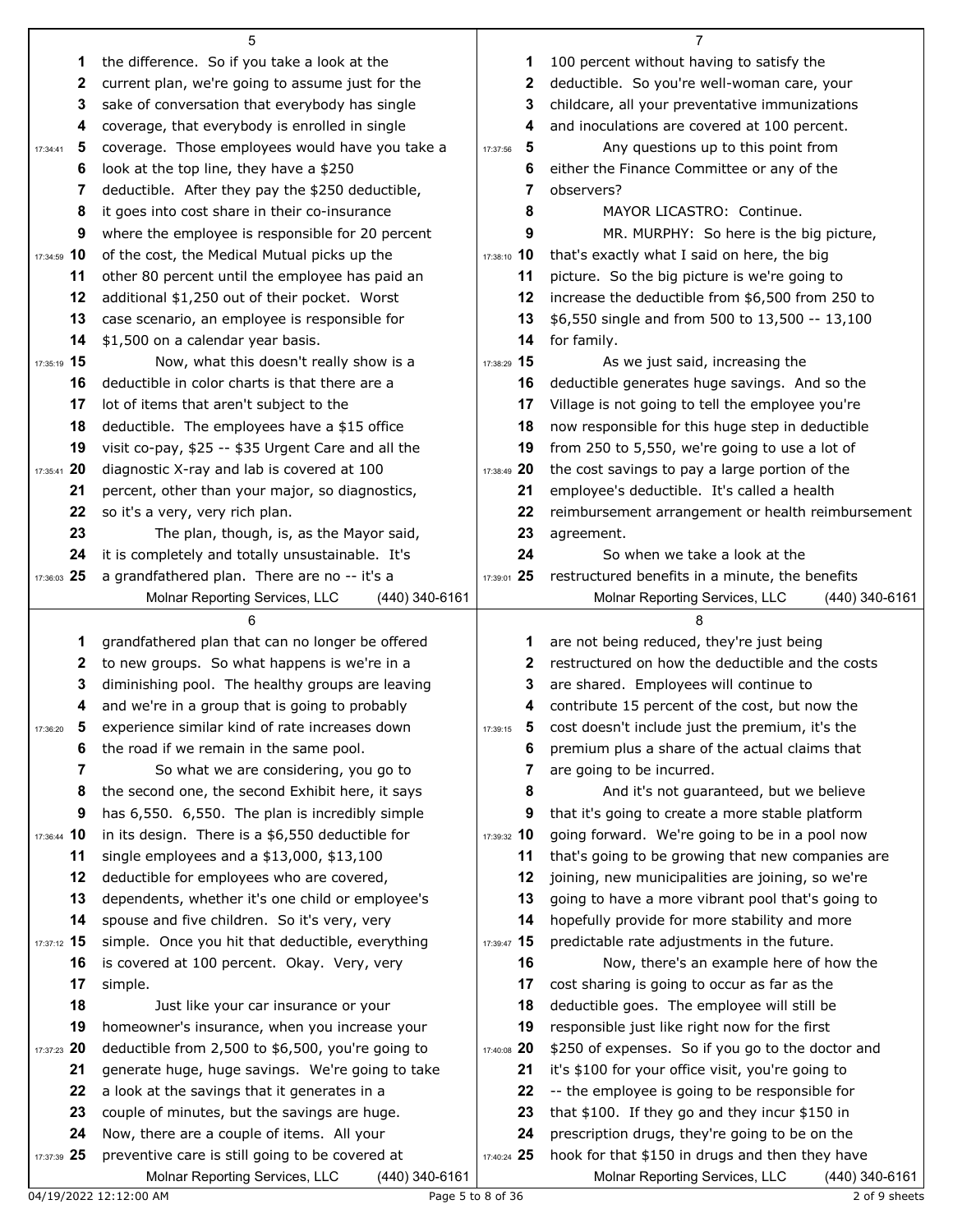| 1<br>hit their \$250 deductible.<br>Mutual, under the current plan is what's called<br>1                                                                                                                                                            |                |
|-----------------------------------------------------------------------------------------------------------------------------------------------------------------------------------------------------------------------------------------------------|----------------|
|                                                                                                                                                                                                                                                     |                |
| 2<br>Once the deductible is hit, the \$250,<br>an eight tier rate structure where there is a<br>$\mathbf{2}$                                                                                                                                        |                |
| 3<br>then the Village begins to share in the remaining<br>different rate for employee, employee of spouse,<br>3                                                                                                                                     |                |
| part of the deductible. So on the next \$6,250 of<br>4<br>employee spouse plus one child, employee spouse<br>4                                                                                                                                      |                |
| expenses, the Village will pay 80 percent, the<br>plus two, employee spouse plus three or more and<br>5<br>5<br>17:44:19<br>17:40:51                                                                                                                |                |
| employee will be responsible for 20 percent. So<br>an employee who is a single parent and employee<br>6<br>6                                                                                                                                        |                |
| the bottom line is that the employee will have<br>and one, employee and two children, employee and<br>7<br>7                                                                                                                                        |                |
| the same out-of-pocket exposure that they<br>three or more children.<br>8<br>8                                                                                                                                                                      |                |
| If we take each one of those eight rate<br>9<br>currently have. So it's going to be \$1,500<br>9                                                                                                                                                    |                |
| 17:44:33 10<br>17:41:08 10<br>maximum out-of-pocket for single employee, \$3,000<br>years, multiply it times the number of people who                                                                                                               |                |
| out-of-pocket for the family, for employees who<br>are enrolled, if we did nothing, the annual<br>11<br>11                                                                                                                                          |                |
| have dependents, whether it's one child or a<br>health premium for the Village would increase to<br>12<br>12                                                                                                                                        |                |
| 13<br>traditional family employee spouse and children.<br>a total of \$367,612. The Village is currently<br>13                                                                                                                                      |                |
| paying 85 percent of the premium, the employees<br>14<br>Okay? So that is what I call the big picture.<br>14                                                                                                                                        |                |
| Now, here's where -- what I've done,<br>picking up 15. So the employer share would be<br>17:41:27 15<br>17:44:55 15                                                                                                                                 |                |
| I've put together a cost comparison. We're going<br>16<br>16<br>\$312,470.                                                                                                                                                                          |                |
| 17<br>to take a look, first of all, at the impact that<br>17<br>When we look at the premium for the                                                                                                                                                 |                |
| 18<br>it's going to have on the individual employees.<br>18<br>\$6,500 deductible plan, the premium decreases,                                                                                                                                      |                |
| And at the top of the page, these are the people<br>the gross premium decreases from 367,000 down to<br>19<br>19                                                                                                                                    |                |
| who are currently enrolled in the base plan. And<br>17:45:21 20<br>\$173,000. That's savings, the employer's share,<br>17:41:50 20                                                                                                                  |                |
| if you take a look at the top line, you can see<br>the Village's share, is \$147,000. And that<br>21<br>21                                                                                                                                          |                |
| 22<br>we have seven employees who are currently<br>22<br>generates savings of \$165,007. So \$165,000 in                                                                                                                                            |                |
| 23<br>enrolled in the base plan. If we did nothing,<br>23<br>savings to the Village.                                                                                                                                                                |                |
| 24<br>24<br>the employee would be contributing \$143.93 on a<br>Now, you've got to use part of those                                                                                                                                                |                |
| monthly basis.<br>savings to pay the claims, because remember,<br>17:42:14 25<br>17:45:48 25                                                                                                                                                        |                |
| Molnar Reporting Services, LLC<br>(440) 340-6161<br>Molnar Reporting Services, LLC                                                                                                                                                                  | (440) 340-6161 |
| 10<br>12                                                                                                                                                                                                                                            |                |
|                                                                                                                                                                                                                                                     |                |
|                                                                                                                                                                                                                                                     |                |
| If we make the conversion, instead of<br>we're not going to ask the employee to pay that<br>1<br>1                                                                                                                                                  |                |
| paying \$143 on a monthly basis, the employees'<br>whole \$6,550 deductible. So what's going to<br>2<br>2                                                                                                                                           |                |
| contribution will be \$93.56, for a savings for<br>happen then is what we said, we took like a worst<br>3<br>3                                                                                                                                      |                |
| that employee of \$50 on a monthly basis. Annual<br>case scenario, which is not going to happen. The<br>4<br>4                                                                                                                                      |                |
| 5 savings of about \$600 for that single employee.<br>5 worst case scenario is everybody hits that 6,550<br>17:42:33<br>17:46:09                                                                                                                    |                |
| If you add up the savings, there's about 20<br>deductible. A worst case scenario is that the<br>6<br>6                                                                                                                                              |                |
| employees that are currently on the plan. The<br>Village would incur \$156,000 in claims, wind up<br>7<br>7                                                                                                                                         |                |
| employees themselves are going to save about<br>8<br>8<br>only saving \$8,400.                                                                                                                                                                      |                |
| \$37,000 in premium contributions. So there's<br>9<br>9<br>More realistic scenario is, and this is                                                                                                                                                  |                |
| going to be about 37,000 more that's going to be<br>-- in a smaller group it's impossible to predict,<br>17:42:54 10<br>17:46:30 10                                                                                                                 |                |
| going into the employee's paychecks. Okay? Each<br>but savings normally range somewhere between --<br>11<br>11                                                                                                                                      |                |
| and every one of them is going to save money on<br>the group will incur claims between 60 percent --<br>12<br>12                                                                                                                                    |                |
| 40 percent and 60 percent of the maximum claims.<br>13<br>an ongoing basis.<br>13                                                                                                                                                                   |                |
| 14<br>14<br>So if we assume that the Village is<br>Now, here is where I say it gets really,                                                                                                                                                         |                |
| really exciting. The next sheet here, this is a<br>going to kind of follow the same pattern that<br>15<br>17:46:51 15<br>17:43:09                                                                                                                   |                |
| financial impact on the Village. If we take a<br>most small groups do, we're projecting savings of<br>16<br>16                                                                                                                                      |                |
| look, I mean, these numbers are staggering.<br>between 71,000 and a \$102,000. So we're doing<br>17<br>17                                                                                                                                           |                |
| We'll start with a single employee. If we did<br>18<br>this, it's not guaranteed. The guarantee is<br>18                                                                                                                                            |                |
| nothing, their single rate would go from nine --<br>around about \$8,500. But we reasonably believe<br>19<br>19                                                                                                                                     |                |
| would go up to \$917. When we go to the high<br>that we can generate savings of somewhere around<br>17:43:37 20<br>17:47:14 20                                                                                                                      |                |
| deductible plan, the premium is going to go from<br>71, between 71 and a \$102,000. Not only that, we<br>21<br>21                                                                                                                                   |                |
| 22<br>\$917 down to \$383. Okay?<br>think that it's going to provide a more viable<br>22                                                                                                                                                            |                |
| 23<br>The employee and spouse is going to go<br>platform, a more sustainable platform going<br>23                                                                                                                                                   |                |
| from $$1,835$ down to 841, almost $$1,000$ a month in<br>forward for the next three to five years. As<br>24<br>24<br>savings. If we expand, and right now Medical<br>crazy as healthcare is right now, who can really<br>17:44:01 25<br>17:47:32 25 |                |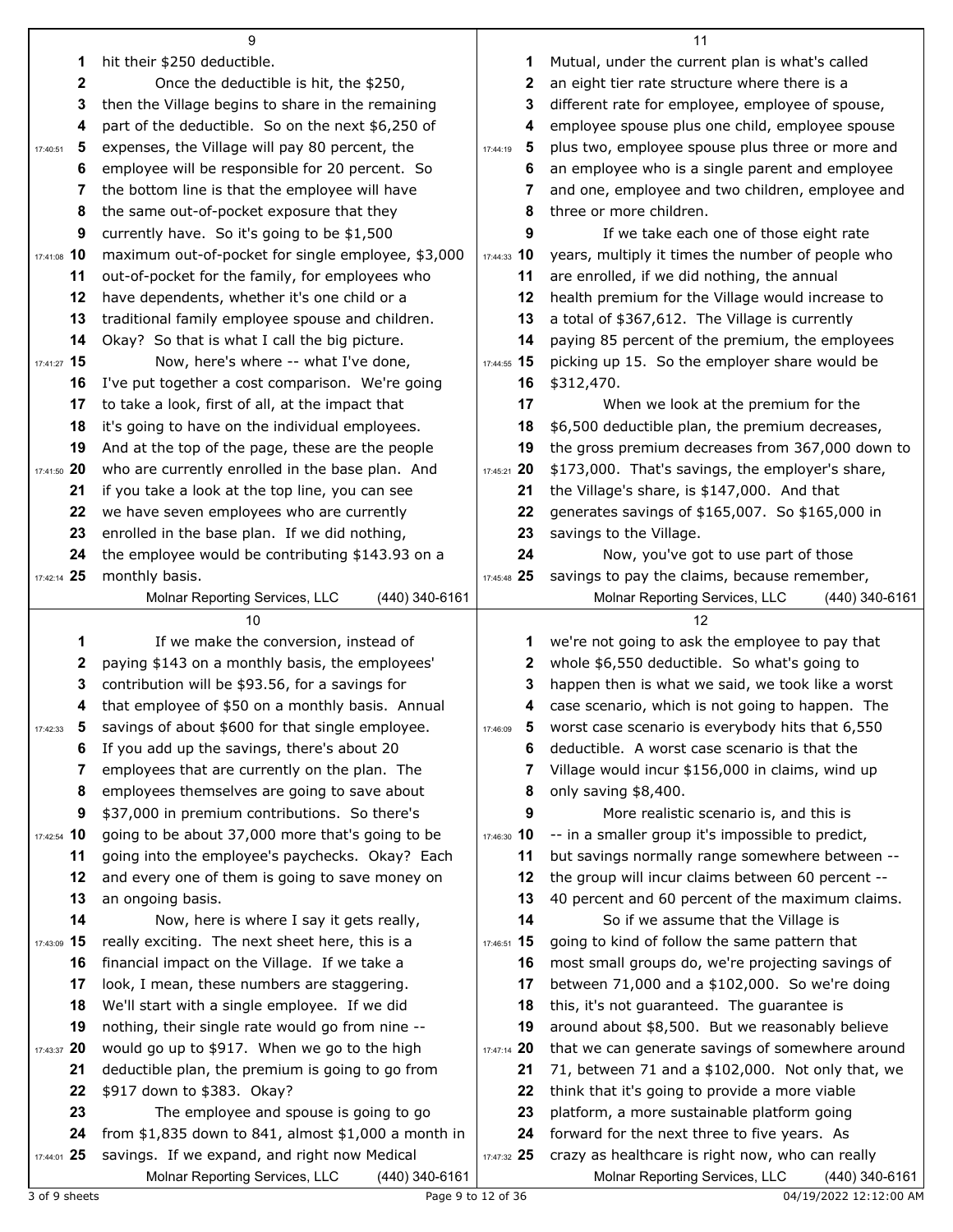|                  | 13                                                                                       |               | 15                                                        |  |
|------------------|------------------------------------------------------------------------------------------|---------------|-----------------------------------------------------------|--|
| 1                | predict, but that's what we reasonably believe.                                          | 1             | they have the Ohio Department of Insurance. And           |  |
| $\boldsymbol{2}$ | MAYOR LICASTRO: So let me just                                                           | 2             | they have regulations on how insurance companies          |  |
| 3                | reiterate in a more simple manner what Bruce                                             | 3             | like Medical Mutual, like Anthem rate small               |  |
| 4                | said. So if we pay the 18.9 percent increase on                                          | 4             | groups. And under the State of Ohio's rating              |  |
| 5<br>17:47:47    | existing plans, it would cost the Village about                                          | 5<br>17:50:09 | practices, there's three components that affect           |  |
| 6                | \$70,000 more a year. If we fund the employees'                                          | 6             | your renewal, okay? These are the three primary           |  |
| 7                | accounts as indicated and we have a typical year                                         | 7             | factors that affect your current plan.                    |  |
| 8                | for our healthcare group, the Village will save                                          | 8             | The first one is changing demographics.                   |  |
| 9                | \$70,000. So it's \$140,000 delta between what it                                        | 9             | If you have a couple of older employees who               |  |
| 17:48:05 10      | would cost us to keep the plans and what we'll                                           | 17:50:25 10   | retire and they're replaced by younger employees,         |  |
| 11               | save with the plan as presented.                                                         | 11            | that improves your demographics. You've got               |  |
| 12               | So we think that's much more viable.                                                     | 12            | younger employees. And younger employees, as a            |  |
| 13               | The employees have had a lot of questions. We've                                         | 13            | general rule, are less expensive to insure.               |  |
| 14               | pretty much addressed them. I think they                                                 | 14            | On the flip side, if you want to get rid                  |  |
| 17:48:19 15      | understand that we need to move in this                                                  | 17:50:41 15   | of a couple of young people who just don't get            |  |
| 16               | direction. So either we pay \$70,000 more, which                                         | 16            | it, they don't show up, they don't work, and              |  |
| 17               | we're not recommending, or we save approximately                                         | 17            | replace them with more seasoned employees, well,          |  |
| 18               | \$70,000 a year by doing what's recommended. So                                          | 18            | then that's going to adversely affect your                |  |
| 19               | how the employees are affected doesn't really                                            | 19            | demographics and have a drift up on the rates.            |  |
| 17:48:32 20      | affect council, but we feel the employees have                                           | 17:50:55 20   | So it's your change in demographics.                      |  |
| 21               | bought into this, several are in the audience,                                           | 21            | The second factor is just change in                       |  |
| 22               | they understand the nuances. It's a savings for                                          | 22            | what's medical trend. Medical trend is a couple           |  |
| 23               | them as well as for the Village.                                                         | 23            | of factors. An X-ray costs more this year than            |  |
| 24               | MR. MURPHY: And I don't want to be --                                                    | 24            | it cost last year. Inflation. In that trend               |  |
| 17:48:47 25      | is it called Pollyanna-ish. There are going to                                           | 17:51:12 25   | component, there's also what is called                    |  |
|                  | Molnar Reporting Services, LLC<br>$(440)$ 340-6161                                       |               | Molnar Reporting Services, LLC<br>(440) 340-6161          |  |
|                  | 14                                                                                       |               | 16                                                        |  |
| 1                | be some transitioning. Everybody has been                                                | 1             |                                                           |  |
|                  |                                                                                          |               | utilization. Doctors might be up for ordering             |  |
| 2                | enrolled in the same plan since 1999, I believe.                                         | 2             | more tests for preventive medicine. So even               |  |
| 3                | So there's going to be a learning curve. There                                           | 3             | though an X-ray might only cost a little bit              |  |
| 4                | are going to be -- it's going to be a little bit                                         | 4             | more, if a doctor is ordering 10 percent more             |  |
| 5<br>17:49:04    | different. So there's going to be a little bit                                           | 17:51:25      | 5 X-rays, that's going to have an impact on your          |  |
| 6                | of a learning curve, but again, I think it's the                                         | 6             | cost.                                                     |  |
| 7                | best decision going forward. The current pathway                                         | 7             | The third factor is your claims, your                     |  |
| 8                | is just not sustainable.                                                                 | 8             | actual claims and your expected claims. By that,          |  |
| 9                | MAYOR LICASTRO: So does anyone think                                                     | 9             | actual claims are pretty easy. Here's what they           |  |
| 17:49:15 10      | this is not a good idea on Council?                                                      | 17:51:41 10   | paid out. Expected claims could be based upon             |  |
| 11               | MR. McDONALD: Is there any experience,                                                   | 11            | there's a newly inner diagnostic code in the              |  |
| 12               | if we have some experience, that are different                                           | 12            | claim system that says four people in the Village         |  |
| 13               | than that, does it blowup? We have more --                                               | 13            | need kidney transplants. Even though there                |  |
| 14               | MR. MURPHY: So you're kind of saying                                                     | 14            | haven't been any claims, they know that those             |  |
| 17:49:30 15      | what happens down the road?                                                              | 17:52:01 15   | claims are going to come down the road. So those          |  |
| 16               | MR. McDONALD: What happens if a whole                                                    | 16            | are the three components. Your claims, your               |  |
| 17               | bunch of folks get sick?                                                                 | 17            | unexpected claims, demographics and medical               |  |
| 18               | MR. MURPHY: Rating practices are --                                                      | 18            | trend.                                                    |  |
| 19               | MAYOR LICASTRO: Bruce, address this                                                      | 19            | You can't predict any of those factors,                   |  |
| 17:49:43 20      | group. Thank you.                                                                        | 17:52:16 20   | but what the State of Ohio says is that as far as         |  |
| 21               | MR. MURPHY: You guys are still                                                           | 21            | your claims go, if we do have the terrible claims         |  |
| 22               | important to me. I just want you to know that.                                           | 22            | where five or 10 people have catastrophic claims,         |  |
| 23               | MAYOR LICASTRO: These are the ones                                                       | 23<br>24      | in any one year, the most they can adjust your            |  |
| 24               | making decisions.                                                                        | 17:52:31 25   | rates based upon your claims experience is 15<br>percent. |  |
| 17:49:53 25      | MR. MURPHY: Under the State of Ohio,<br>Molnar Reporting Services, LLC<br>(440) 340-6161 |               | Molnar Reporting Services, LLC<br>(440) 340-6161          |  |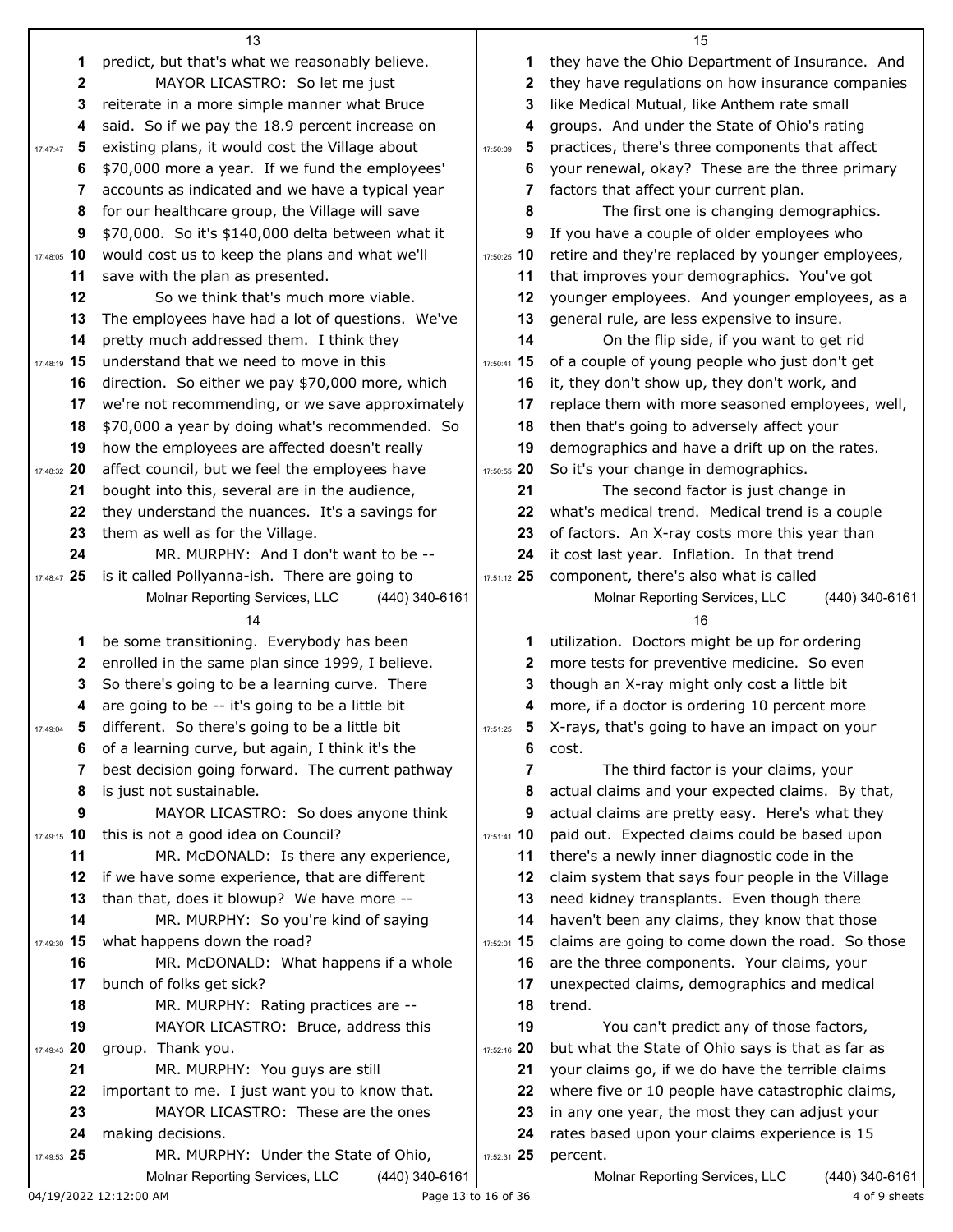|               | 17                                                |                | 19                                                 |
|---------------|---------------------------------------------------|----------------|----------------------------------------------------|
| 1             | MAYOR LICASTRO: So what we did, for               | 1              | on that. Already you're doing something because    |
| 2             | everyone's edification, people hate to change     | 2              | you're already doing something.                    |
| 3             | healthcare providers. They hate it. People        | 3              | MS. COOKS: Yes.                                    |
| 4             | don't like change. And benefits are sometimes     | 4              | MS. BURKE-JONES: So it's not like                  |
| 5<br>17:52:42 | more important than salary. So we chose a plan    | 5<br>17:54:46  | you're doing nothing now.                          |
| 6             | that not only saved the Village money, but saved  | 6              | MS. COOKS: It's not nothing. Yes, I                |
| 7             | the employee money and gave them pretty much      | 7              | manage our healthcare. As Bruce stated, it will    |
| 8             | comparable benefits. So they save money, we save  | 8              | just be different. I hope it's seamless.           |
| 9             | money.                                            | 9              | MAYOR LICASTRO: Diana often acts as an             |
| 17:52:55 10   | The one thing we knew for sure is 18.9            | 17:55:07 10    | advocate for the employees. She's a go-to person   |
| 11            | percent of an increase was just not sustainable.  | 11             | for anyone with an issue. So she's been very       |
| 12            | So we would pay \$70,000 more with this as        | 12             | hands on, making certain people understand the     |
| 13            | presented. We save 70 grand, we think it's a      | 13             | transition and what's involved, knowing that she   |
| 14            | no-brainer. And the employees, I think, have      | 14             | gets healthcare as well. But it's unusual to       |
| 17:53:10 15   | pretty much bought in. There's been a few bumps,  | 17:55:22 15    | have a situation that is a win/win. It's a         |
|               |                                                   |                |                                                    |
| 16            | people that are concerned. Bruce has met with     | 16             | savings for the employees, a significant savings   |
| 17            | them on Zoom. We met with them earlier today and  | 17             | for the employees and a significant savings for    |
| 18            | continue to allay their fears. We're presenting   | 18             | the Village with pretty much the same benefit      |
| 19            | this to Council that we, as the administration,   | 19             | package.                                           |
| 17:53:23 20   | thinks what's makes best sense in time for the    | 17:55:35 20    | MR. MURPHY: Yeah. Again, to address                |
| 21            | Village.                                          | 21             | the administrative issues is that since we're      |
| 22            | MR. McDONALD: Do we need to act?                  | 22             | already in the Medical Mutual system, it's simply  |
| 23            | MAYOR LICASTRO: No.                               | 23             | transferring us from one plan to a new plan. So    |
| 24            | MR. McDONALD: I didn't think so.                  | 24             | the employees don't have to fill out new           |
| 17:53:30 25   | MAYOR LICASTRO: We go through COSE. So            | 17:55:49 25    | enrollment forms. It will be significantly         |
|               | Molnar Reporting Services, LLC<br>(440) 340-6161  |                | Molnar Reporting Services, LLC<br>$(440)$ 340-6161 |
|               |                                                   |                |                                                    |
|               | 18                                                |                | 20                                                 |
| 1             | we get the discounts through COSE, but we just    | 1              | streamline.                                        |
| 2             | sign some documents and on we go.                 | $\mathbf{2}$   | MAYOR LICASTRO: It's the same network.             |
| 3             | Yes, Joyce.                                       | 3              | People can keep the same physicians, et cetera.    |
|               | MS. BURKE-JONES: Is it going to require           | 4              | MR. McDONALD: Sounds reasonable.                   |
|               | any more work on our employee's part, on our      | 17:56:03       | MAYOR LICASTRO: We thought so. Any                 |
| 6             | staff who are managing this?                      | 6              | questions on this? Because we have her report,     |
| 7             | MS. COOKS: Yes, of course it will.                |                | I'm going to have the next presenter set up while  |
| 8             | MR. McDONALD: Job security.                       | 8              | you move through Diana's report.                   |
| 9             | MS. COOKS: I don't know what that is,             | 9              | Oh, that's next meeting. Go ahead, it's            |
| 17:53:56 10   | but yes.                                          | 17:56:20 10    | all you. (Laughter.)                               |
| 11            | MS. BURKE-JONES: That's part of the               | 11             | MR. McDONALD: Ms. Cooks, your report,              |
| 12            | cost of the whole thing as well.                  | 12             | please.                                            |
| 13            | MS. COOKS: Yeah.                                  | 13             | MS. COOKS: So I think I'll forego what             |
| 14            | MR. MURPHY: The largest burden is kind            | 14             | I was going to talk about and move right to the    |
| 17:54:05 15   | of what I said before. It's going to be learning  | 17:56:33 15    | legislation. I do know that there has been some    |
| 16            | curve. As far as administratively, it's going to  | 16             | misunderstanding in regard to ordinance numbers    |
| 17            | be essentially is -- Diana, right now she uses an | 17             | 4138 and 4139, both of which are housekeeping      |
| 18            | online computer system called Employer Link.      | 18             | ordinances that are mainly for the audio.          |
| 19            | It's still going to be Employer Link like         | 19             | So what I learned from this current                |
| 17:54:21 20   | renewing people or terminating people. It's the   | 20<br>17:57:14 | audit is the auditors are going to randomly        |
| 21            | same administration system for administering      | 21             | select employees to test their payroll. And in     |
| 22            | Cobra. It will be a learning curve, but it        | 22             | the past or at least in the past, they gave it,    |
| 23            | should be relatively, you know, a similar amount  | 23             | I've been with the Village, pay ordinances have    |
| 24            | of effort once we get over the learning curve.    | 24             | not been updated.                                  |
| 17:54:38 25   | MS. BURKE-JONES: So just to follow-up             | 17:57:33 25    | So what they suggested is that each year           |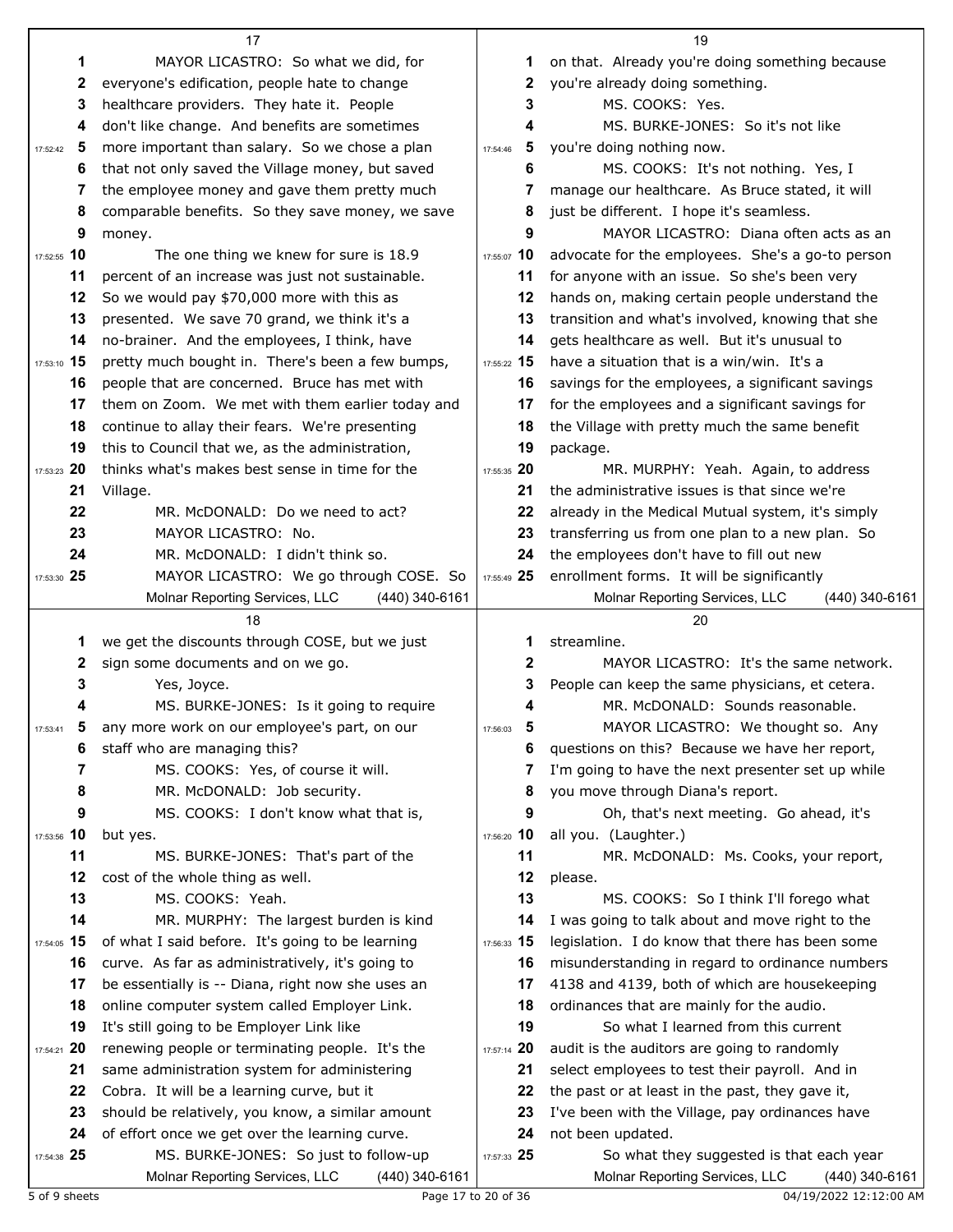|                | 21                                                              |               | 23                                                                                                  |
|----------------|-----------------------------------------------------------------|---------------|-----------------------------------------------------------------------------------------------------|
| 1              | when there are changes to those ordinances or to                | 1             | MR. McDONALD: Joyce.                                                                                |
| 2              | employee pay, that we've seen with those in                     | 2             | MAYOR LICASTRO: You put the mask back                                                               |
| 3              | legislation. So that is what 4138, which is for                 | 3             | on.                                                                                                 |
| 4              | 2021.                                                           | 4             | MS. BURKE-JONES: I know. I happen to                                                                |
| 5<br>17:58:12  | MAYOR LICASTRO: Joe, shut the door,                             | 5<br>18:00:20 | be careful here. Yeah, I was a little confused                                                      |
| 6              | will you, please.                                               | 6             | when I looked. In my memory, I thought it was                                                       |
| 7              | MS. COOKS: Which reflects the two and a                         | 7             | two percent and two percent. But when I look at                                                     |
| 8              | half percent COLA that Council authorized last                  | 8             | the increase for two and a half percent this                                                        |
| 9              | year.                                                           | 9             | year, then the year before that we calculate the                                                    |
| 17:58:30 10    | MAYOR LICASTRO: One and a half percent                          | 18:00:35 10   | difference, it's like five and a half percent,                                                      |
| 11             | last year.                                                      | 11            | but I was just confused by when you look and                                                        |
| 12             | MS. COOKS: It was two and a half.                               | 12            | total the two years, it comes to eight and a half                                                   |
| 13             | MAYOR LICASTRO: Two and a half.                                 | 13            | percent difference. I was just confused by those                                                    |
| 14             | MS. COOKS: Two and a half for fiscal                            | 14            | numbers.                                                                                            |
| 17:58:37 15    | year '21, and two and a half for fiscal year '22.               | 18:00:46 15   | MS. COOKS: So if you recall, last year                                                              |
| 16             | Since it is an audit period, I sent this                        | 16            | Council approved what was a total of five                                                           |
| 17             | legislation to the law department, six                          | 17            | percent. It was for fiscal year 2020, and fiscal                                                    |
| 18             | ordinances, which were combined for the auditors.               | 18            | year 2021. We did not submit that in legislation                                                    |
| 19             | It is for information only. No one is getting --                | 19            | for salaries. This year, for this fiscal year,                                                      |
| 17:59:00 20    | this does not indicate raises or anything.                      | 18:01:16 20   | Council approved a two and a half percent COLA                                                      |
| 21             | MR. McDONALD: As I understand it,                               | 21            | this year. That's what these two documents                                                          |
| 22             | actually Council has already approved these                     | 22            | represent.                                                                                          |
| 23             | numbers.                                                        | 23            | MAYOR LICASTRO: And employees have been                                                             |
| 24             | MS. COOKS: These numbers have already                           | 24            | paid at these rates ever since Council approved                                                     |
| 17:59:11 25    | been approved.                                                  | 18:01:29 25   | it retroactive to January 1. So this is nothing                                                     |
|                | Molnar Reporting Services, LLC<br>(440) 340-6161                |               | Molnar Reporting Services, LLC<br>(440) 340-6161                                                    |
|                |                                                                 |               |                                                                                                     |
|                | 22                                                              |               | 24                                                                                                  |
| 1              | MAYOR LICASTRO: There's not a single                            | 1             | new here, nothing new.                                                                              |
| 2              | penny of new money in there. This is just a way                 | 2             | MS. BURKE-JONES: I just would have to                                                               |
| 3              | to summarize it. Diana has been great about                     | 3             | do the calculations myself to see to understand,                                                    |
| 4              | taking information and suggestions from the                     | 4             | that's all.                                                                                         |
|                | auditors to make these audits smoother going                    | 18:01:40      | MAYOR LICASTRO: It's easy to do the                                                                 |
| 6              | forward.                                                        | 6             | math.                                                                                               |
| 7              | MR. McDONALD: So what we are approving                          | 7             | MR. McDONALD: Pat.                                                                                  |
| 8              | actually is this page, so that she can put it in                | 8             | MS. MEADE: I understand wanting to                                                                  |
| 9              | a format that she can give to the auditor.                      | 9             | include it from an auditor's standpoint that                                                        |
| 17:59:35 10    | MS. COOKS: To give to the auditor.                              | 18:01:51 10   | there's some paperwork. What I'm confused about                                                     |
| 11             | MAYOR LICASTRO: This is approval to                             | 11            | is the way it's being formatted. It doesn't --                                                      |
| 12             | form only. This is not any new money.                           | 12            | typically, when Council has approved COLA in the                                                    |
| 13             | MR. McDONALD: So we are giving Ms.                              | 13            | past, it has not been reflected in like what they                                                   |
| 14             | Cooks what she needs to deliver an auditable                    | 14            | termed the longevity pay. And that's how it                                                         |
| 17:59:49 15    | report.                                                         | 18:02:06 15   | looks like it's appearing.                                                                          |
| 16             | MS. COOKS: Yes.                                                 | 16            | So going forward, is all COLA going to                                                              |
| 17             | MAYOR LICASTRO: Yeah, if Finance                                | 17            | show up as part of the longevity pay or is it a                                                     |
| 18             | Committee or Council looks at this and thinks                   | 18            | way to show the longevity pay and then create a                                                     |
| 19             | down the road individual employees need to have                 | 19            | separate line underneath saying 2.5 percent COLA                                                    |
| 20<br>17:59:57 | their compensation addressed, we can do that, but               | 18:02:22 20   | increase and then putting that difference in?                                                       |
| 21             | we're not doing that tonight. We're just giving                 | 21            | MS. COOKS: Certainly I understand what                                                              |
| 22             | you a recap of what you have already approved.                  | 22            | you're asking. However, it is not my position to                                                    |
| 23             | MR. McDONALD: Already in the books.                             | 23            | opine on the structure. What I am doing is                                                          |
| 24             | MS. COOKS: I think Ms. Burke-Jones has                          | 24            | verifying that the salaries that employees are                                                      |
| 18:00:10 25    | a question.<br>(440) 340-6161<br>Molnar Reporting Services, LLC | 18:02:46 25   | making trace back to legislation. And so when I<br>Molnar Reporting Services, LLC<br>(440) 340-6161 |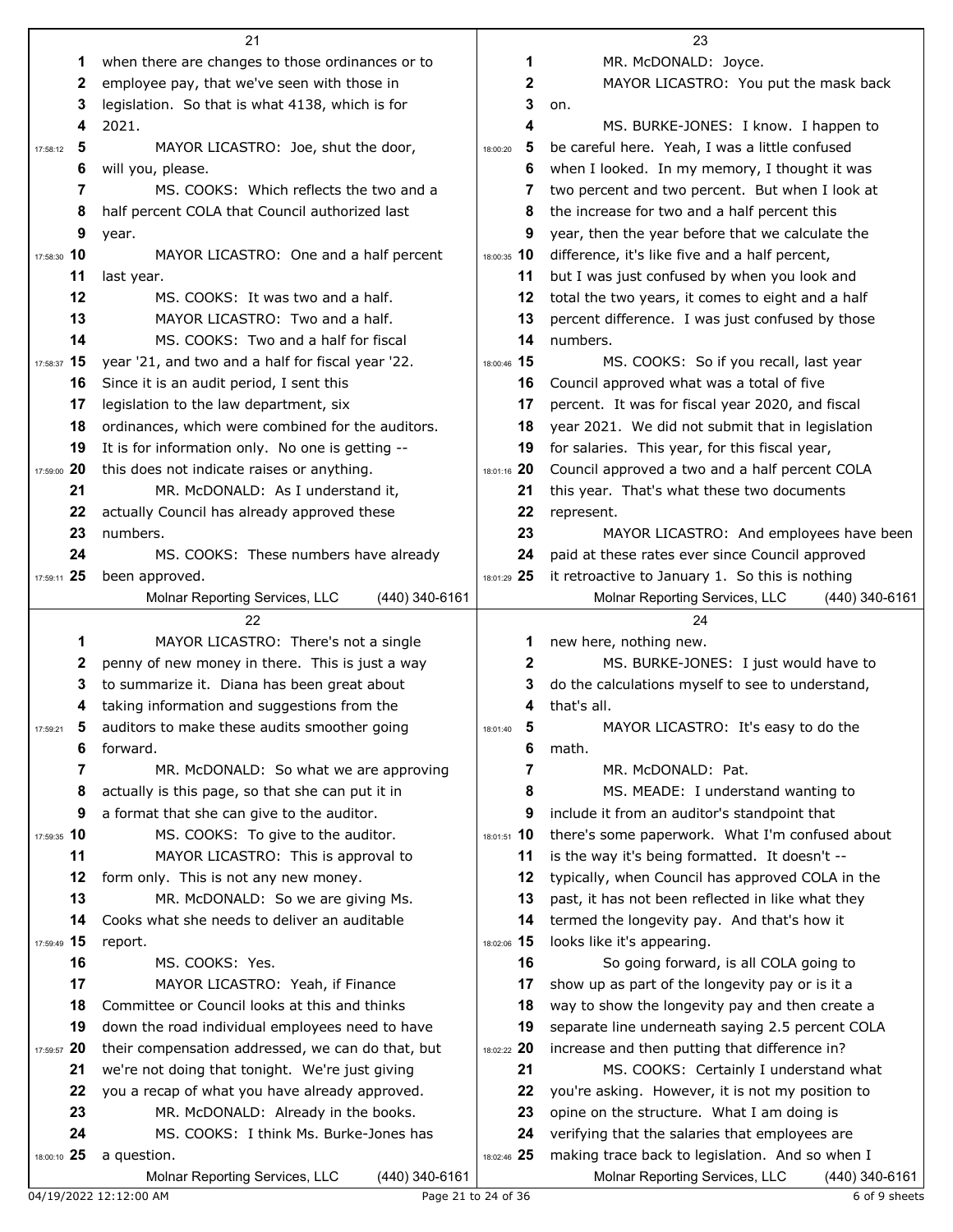|                        | 25                                                                                      |                     | 27                                                                                                |
|------------------------|-----------------------------------------------------------------------------------------|---------------------|---------------------------------------------------------------------------------------------------|
| 1                      | mentioned earlier that I had six ordinances, they                                       | 1                   | MS. MEADE: But couldn't you just as a                                                             |
| $\mathbf{2}$           | were for all departments. And I updated them and                                        | 2                   | point of clarification on that one document, you                                                  |
| 3                      | sent them to the law director. At that time,                                            | 3                   | know, make some kind of statement that says the                                                   |
| 4                      | they put all of that in one document. That is                                           | 4                   | 2.5 percent increase is a COLA award?                                                             |
| 5<br>18:03:14          | not to say that future ordinances will not be for                                       | 5<br>18:06:23       | MS. COOKS: I'm not responsible for                                                                |
| 6                      | just longevity or for salary. But for this                                              | 6                   | creating legislation.                                                                             |
| 7                      | particular purpose for the auditors, this is the                                        | 7                   | MAYOR LICASTRO: Again, the record                                                                 |
| 8                      | way these documents are one document.                                                   | 8                   | reflects what the nature of the ordinances are.                                                   |
| 9                      | MS. MEADE: They just look like salary                                                   | 9                   | And to her point, as given by examples, we need                                                   |
| 18:03:35 10            | increases as opposed to COLA and keeping your                                           | 18:06:38 10         | at some point in time see if can get some                                                         |
| 11                     | tenure or longevity the same. And I think that's                                        | 11                  | commonality and not get three years, five years,                                                  |
| 12                     | why people were confused.                                                               | 12                  | four years, one year from department to                                                           |
| 13                     | MAYOR LICASTRO: They reflect COLA                                                       | 13                  | department, but we're not doing that tonight.                                                     |
| 14                     | increases over the last two years. We have                                              | 14                  | MR. McDONALD: Right.                                                                              |
| 18:03:50 15            | different ordinances that have different                                                | 18:06:51 15         | MS. HUFFMAN: I get that. I think in                                                               |
| 16                     | longevity periods of time. At some point in time                                        | 16                  | that way I understand why you put it together                                                     |
| 17                     | we're going to look at that for a little more                                           | 17                  | like that, but to your point, even where it says                                                  |
| 18                     | consistency, but for tonight all we're doing is                                         | 18                  | section one compensation is hereby authorized,                                                    |
| 19                     | summarizing what's already been approved.                                               | 19                  | well, that can be open to interpretation,                                                         |
| 18:04:04 20            | MR. McDONALD: So she has something to                                                   | 18:07:07 20         | compensation, which is why I think everybody or                                                   |
| 21<br>22               | show the auditors that there is legislation                                             | 21<br>22            | many people, including myself, thought, oh, we're                                                 |
| 23                     | supporting those salaries.<br>MAYOR LICASTRO: In one document, not                      | 23                  | voting, we'll being voting tonight on raises<br>overall for the whole administration and that was |
| 24                     | six.                                                                                    | 24                  | a misunderstanding. So if it were written in                                                      |
| 18:04:14 25            | MS. COOKS: So maybe I can offer an                                                      | 18:07:25 25         | such a way that this represents compensation for                                                  |
|                        | Molnar Reporting Services, LLC<br>(440) 340-6161                                        |                     | Molnar Reporting Services, LLC<br>(440) 340-6161                                                  |
|                        | 26                                                                                      |                     | 28                                                                                                |
| 1                      | example, and this is a real example. Say the                                            | 1                   | X year through X year at this rate, then I think                                                  |
| 2                      | auditors, and they do, they're always going to                                          | 2                   | it will be more clear.                                                                            |
| 3                      | test my salary, Fiscal Officer salary, always                                           | 3                   | MR. McDONALD: If you look at the two                                                              |
| 4                      | going to test the Chief of Police and they're                                           | 4                   | documents, though, this is effective January 1,                                                   |
| $\sqrt{5}$<br>18:04:34 | always going to test the Mayor's.                                                       | 18:07:39            | 2021, and the next one says January 1, 2022. So                                                   |
| 6                      | So when they say, okay, prove your                                                      | 6                   | you know this is for 2021, that's it. This one                                                    |
| 7                      | salary to me. So I had an ordinance from 2017,                                          |                     | takes on for 2022.                                                                                |
| 8                      | that included five COLAs. So instead of me                                              | 8                   | MS. HUFFMAN: It has no mention of                                                                 |
| 9                      | saying, okay, here's my ordinance that's a part                                         | 9                   | percentages.                                                                                      |
| 18:04:56 10            | of the admin salaries that was from 2017, and I                                         | 18:07:54 10         | MAYOR LICASTRO: There's previous                                                                  |
| 11                     | started giving them, here's another one, here's                                         | 11                  | legislation.                                                                                      |
| 12                     | another one, they go whoa, wait. You don't have                                         | 12                  | MS. HUFFMAN: It is just an observation.                                                           |
| 13                     | a document that says what it is.                                                        | 13                  | MS. COOKS: And you actually proved the                                                            |
| 14                     | So I took that information, that                                                        | 14                  | auditor's point that I got -- they have six                                                       |
| 18:05:19 15            | guidance, and I said, well, I'm going to put them                                       | 18:08:04 15         | ordinances that they have to rifle through and                                                    |
| 16<br>17               | in one document. Not being concerned. My<br>concern is not longevity. My concern is the | 16<br>17            | then there's longevity, then there is the<br>education multiplier and all these things.           |
| 18                     | salary. So for example, admin has five-year                                             | 18                  | So if I were the person that was                                                                  |
| 19                     | increments of longevity. The Police Department                                          | 19                  | handling the audit, say I leave, who knows that                                                   |
| 18:05:46 20            | has one year after one year and after three                                             | 18:08:29 20         | but me? So I decided that the best way to handle                                                  |
| 21                     | years. Service department has three-year levels.                                        | 21                  | that, if I'm not here for the 2023 audit, that it                                                 |
| 22                     | Rec has four-year levels. They're all different.                                        | 22                  | is solidified in the documents.                                                                   |
| 23                     | So that's why it looks odd on this one document,                                        | 23                  | MS. MEADE: So you'll have the                                                                     |
| 24                     | but the purpose of this one document is for the                                         | 24                  | legislation for the COLA to go along with this                                                    |
| 18:06:07 25            | auditors.                                                                               | 18:08:46 25         | one.                                                                                              |
|                        | Molnar Reporting Services, LLC<br>(440) 340-6161                                        |                     | Molnar Reporting Services, LLC<br>(440) 340-6161                                                  |
| 7 of 9 sheets          |                                                                                         | Page 25 to 28 of 36 | 04/19/2022 12:12:00 AM                                                                            |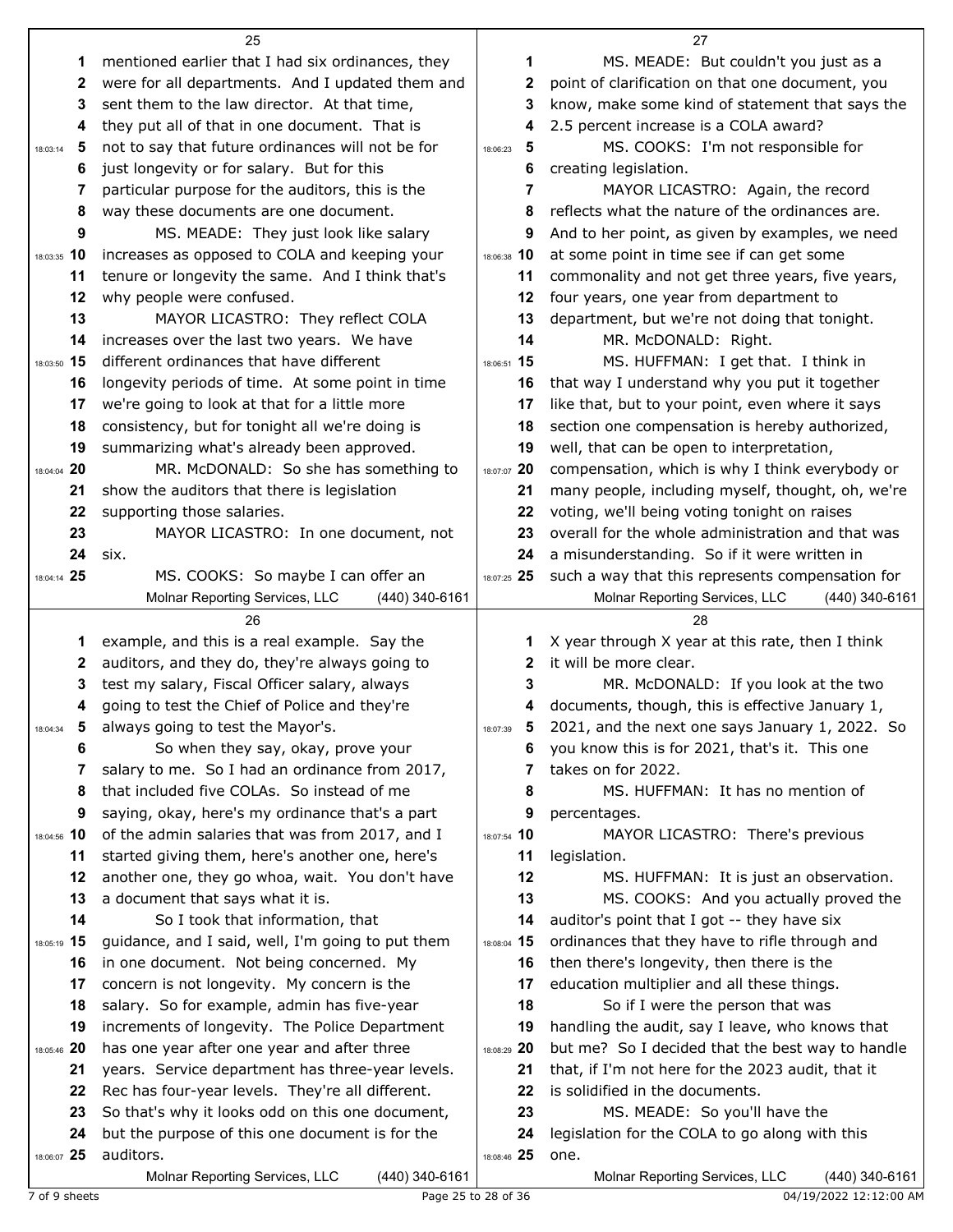|                | 29                                                                         |                                  | 31                                                                |
|----------------|----------------------------------------------------------------------------|----------------------------------|-------------------------------------------------------------------|
| 1              | MS. COOKS: Correct.                                                        | 1                                | can address them.                                                 |
| 2              | MAYOR LICASTRO: Okay. I know that's                                        | $\mathbf{2}$                     | Does anyone have any questions on pay                             |
| 3              | clear as mud, but it's actually straightforward.                           | 3                                | claims?                                                           |
| 4              | It's a summary of what you've already approved.                            | 4                                | MS HOEFLING: I saw the new training and                           |
| 5<br>18:09:01  | MR. McDONALD: Now, do we need a vote on                                    | 5<br>18:11:00                    | all that with new officers, so I have no                          |
| 6              | 4138?                                                                      | 6                                | questions.                                                        |
| 7              | MAYOR LICASTRO: For both of these, yes.                                    | 7                                | MAYOR LICASTRO: Thank you.                                        |
| 8              | MS. COOKS: Need a recommendation.                                          | 8                                | MS. COOKS: Mr. McDonald, I do want to                             |
| 9              | MR. McDONALD: Okay. I'll entertain a                                       | 9                                | -- Mr. Bierut, our Village Engineer, noted that I                 |
| 18:09:13 10    | motion to approve. Can we do it one at a time?                             | 18:11:17 10                      | inadvertently omitted the Nerone & Sons invoice                   |
| 11             | To approve Ordinance Number 4138, an ordinance                             | 11                               | for Bratenahl Road repair in the amount of                        |
| 12             | confirming compensation for employees of Village                           | 12                               | \$26,186.66 and I ask that that be added to pay                   |
| 13             | of Bratenahl and declaring an emergency.                                   | 13                               | claims.                                                           |
| 14             | MAYOR LICASTRO: All I need is a                                            | 14                               | MAYOR LICASTRO: So what's the amount of                           |
| 18:09:28 15    | recommendation, Tom. We'll pass them at Council.                           | 18:11:34 15                      | that invoice?                                                     |
| 16             | All you have to is say you're recommending them.                           | 16                               | MS. COOKS: \$26,186.66.                                           |
| 17             | MR. McDONALD: For recommendation.                                          | 17                               | MAYOR LICASTRO: What does that bring                              |
| 18             | MS HOEFLING: Second.                                                       | 18                               | the new total up to? That was work done last                      |
| 19             | MR. McDONALD: Do we need a roll call                                       | 19                               | year, authorized, complete. They're notoriously                   |
| 20<br>18:09:41 | for suspension?                                                            | 18:11:56 20                      | late in their invoicing, but Don passed it on to                  |
| 21             | MAYOR LICASTRO: No, we do that in                                          | 21                               | us.                                                               |
| 22             | Council.                                                                   | 22                               | MS. COOKS: For the record, it's                                   |
| 23             | MR. McDONALD: Okay.                                                        | 23                               | \$150,459.75.                                                     |
| 24             | MAYOR LICASTRO: All in favor.                                              | 24                               | MR. McDONALD: Okay.                                               |
| 18:09:46 25    | MR. McDONALD: All in favor?                                                | 18:12:20 25                      | MS. BURKE-JONES: Could you repeat that                            |
|                | Molnar Reporting Services, LLC<br>(440) 340-6161<br>30                     |                                  | Molnar Reporting Services, LLC<br>(440) 340-6161<br>32            |
| 1              | MS HOEFLING: Aye.                                                          |                                  | one more time?                                                    |
| 2              | MR. McDONALD: Aye. I'll entertain a                                        | 2                                | MS. COOKS: \$150,459.75.                                          |
| 3              | motion to approve Ordinance Number 4139.                                   | 3                                | MS. BURKE-JONES: Thank you.                                       |
|                | MS HOEFLING: Second.                                                       |                                  | MR. McDONALD: Okay.                                               |
| 18:09:57<br>đ  | MR. McDONALD: So move. Second. All in                                      | 18:12:33<br>$\ddot{\phantom{0}}$ | MAYOR LICASTRO: So why don't you make a                           |
| 6              | favor?                                                                     | 6                                | motion to recommend as amended.                                   |
| 7              | MS HOEFLING: Aye.                                                          | 7                                | MR. McDONALD: Recommend passage of                                |
| 8              | MR. McDONALD: Aye. And 4140, motion to                                     | 8                                | Ordinance Number 4140 pay claims as amended.                      |
| 9              | approve.                                                                   | 9                                | MS HOEFLING: Second.                                              |
| 18:10:09 10    | MAYOR LICASTRO: Do you want to go over                                     | 18:12:45 10                      | MR. McDONALD: All in favor?                                       |
| 11             | it? Any questions on pay claims?                                           | 11                               | MS HOEFLING: Aye.                                                 |
| 12             | MR. McDONALD: Oh, excuse me, this is                                       | 12                               | MR. McDONALD: Aye. My next item is                                |
| 13             | pay claims. I thought we were on salaries. I                               | 13                               | adjourn.                                                          |
| 14             | will introduce a motion for Ordinance 4140, which                          | 14                               | MAYOR LICASTRO: Our favorite time of                              |
| 18:10:24 15    | is pay claims. Total amount of those claims are                            | 18:12:58 15                      | the meeting. Thank you, Tom.                                      |
| 16             | \$124,273.09.                                                              | 16                               | MS. COOKS: Mr. McDonald, the audience                             |
| 17             | MS HOEFLING: Second.                                                       | 17                               | would like to ask audience.                                       |
| 18             | MAYOR LICASTRO: So before you ask for a                                    | 18                               | MR. McDONALD: Sorry. Pat, go ahead.                               |
| 19             | recommendation, are there any questions on these                           | 19                               | MS. MEADE: I have a couple questions.                             |
| 20<br>18:10:41 | from anybody?                                                              | 18:13:13 20                      | For the Shannon Darby case with the settlement of                 |
| 21             | MR. McDONALD: Any questions?                                               | 21                               | 162.5, how much more was Mr. Matty's law firm                     |
| 22             | MAYOR LICASTRO: Anything jump off the                                      | 22                               | paid?                                                             |
| 23             | page at you? There's a few training things for                             | 23                               | MAYOR LICASTRO: We don't have that                                |
| 24             | officers. It's pretty straightforward, but this                            | 24                               | number readily available.                                         |
| 18:10:52 25    | is the time to voice questions or concerns so we                           | 18:13:26 25                      | MS. MEADE: Off the top of your head.                              |
|                | Molnar Reporting Services, LLC<br>(440) 340-6161<br>04/19/2022 12:12:00 AM | Page 29 to 32 of 36              | Molnar Reporting Services, LLC<br>(440) 340-6161<br>8 of 9 sheets |